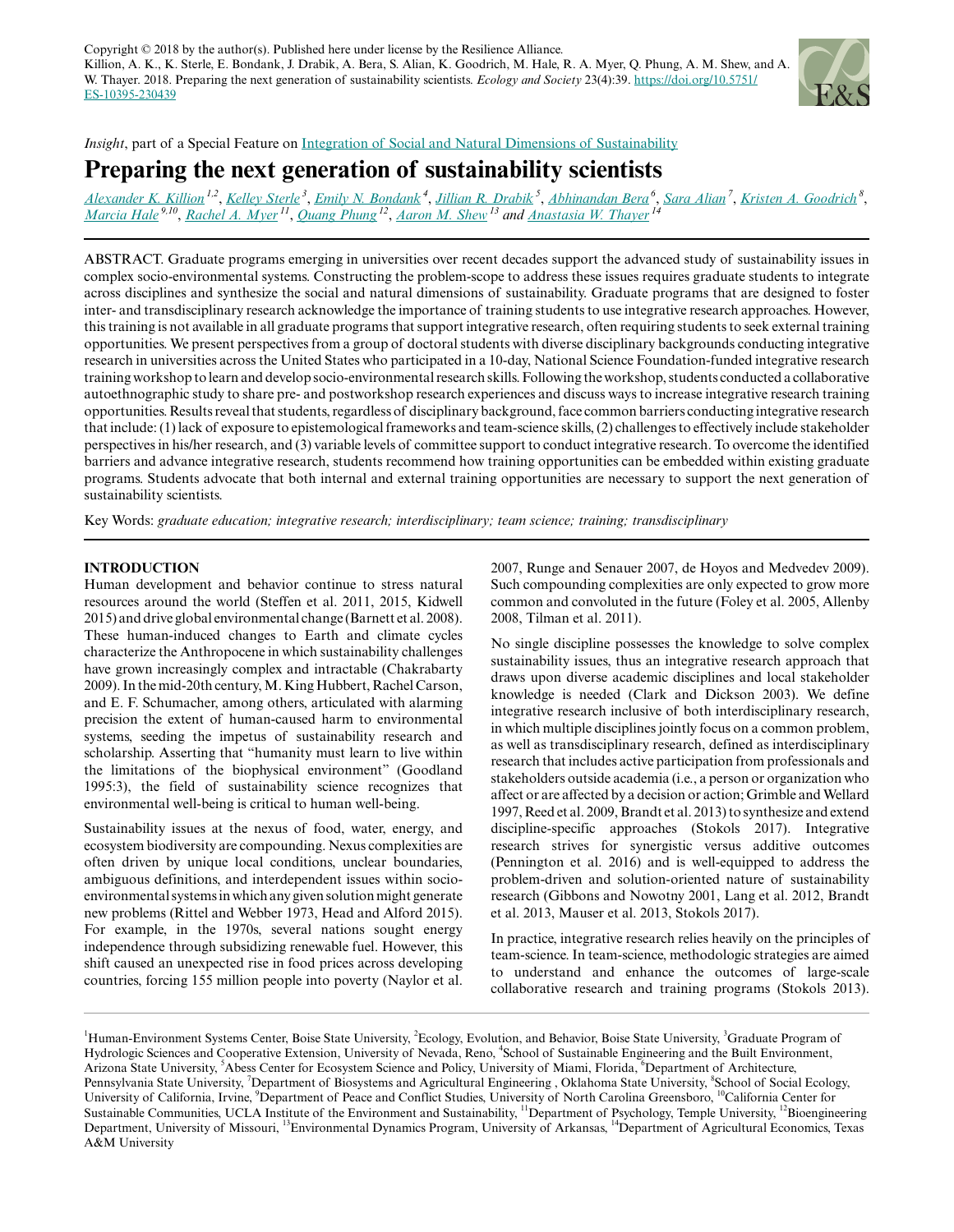These skills enable disciplinary researchers to effectively communicate in an interdisciplinary research team, cocreate a shared vision of the research problem, and encourage intellectual disagreement that fosters innovative problem-solving (Pennington et al. 2013, Stokols 2013). Research teams can also use teamscience skills to systematically and iteratively incorporate normative knowledge from relevant stakeholder groups, thereby enhancing sustainability research. Using team-science skills, researchers can facilitate more holistic sustainability research by integrating knowledge of social systems (e.g., norms, perceptions, power, and political systems) and environmental systems (e.g., ecological, hydrological, and climatological systems; Komiyama and Takeuchi 2006, Jerneck et al. 2011). Ultimately, this helps academic teams disentangle system complexities and deliver research products useful across diverse disciplines and stakeholders (Van der Leeuw et al. 2012).

Despite a growing number of graduate programs that support inter- and transdisciplinary research opportunities (Stokols 2013, 2017, Borrego et al. 2014, Bosque-Pérez et al. 2016, Haider et al. 2018), training students to conduct integrative research confronts major challenges (Crow 2010, Vincent et al. 2015, Pennington et al. 2016, Lindvig 2018, Trencher et al. 2018). The traditional silo structure (i.e., single discipline) of academic institutions can limit students' exposure to different disciplines (Bozeman and Boardman 2003, Amey and Brown 2004, Sá 2008, Crow and Dabars 2013, Borrego et al. 2014). Formulating integrative research questions requires students to hold disciplinary depth to address specific complexity in their field. This also requires students to hold enough interdisciplinary breadth to understand how other disciplines view the problem and approach problem-solving, and to be able to communicate perspectives across disciplines (Eigenbrode et al. 2007, Morse et al. 2007, Holley 2015, National Research Council 2015, Bosque-Pérez et al. 2016). However, transforming the traditional silo structure to accommodate multidisciplinary coursework needed to achieve interdisciplinary breadth can be difficult or impractical given the goals of a university department (Lang et al. 2012, Yarime et al. 2012).

Practicing team-science skills in an applied research setting is also as important as students' interdisciplinary breadth (Ashley and Carney 1999, Looney et al. 2013, Romolini et al. 2013, Stokols 2013). For example, students who participate in a research team gain experience implementing integrative research frameworks (e.g., social-ecological systems framework, sustainable livelihood approach, vulnerability framework) and learn firsthand the disciplinary differences in interpretation of those frameworks (Cutter 1996, Krantz 2001, Ostrom 2009). Without both multidisciplinary coursework and applied research experience, students may have difficulty developing an interdisciplinary dissertation research topic (Holley 2015), learning team-science skills to facilitate research goals and objectives (Looney et al. 2013), and communicating his/her research to diverse and nonacademic audiences (Bosque-Pérez et al. 2016). As opposed to waiting for institutional reform (Karlin et al. 2016), students may instead seek external research training opportunities to facilitate a more holistic graduate research experience (Boden et al. 2011).

We present perspectives from a group of disciplinarily diverse doctoral students conducting integrative research (i.e., the authors) who sought an external research training workshop to learn and develop socio-environmental research skills to improve his/her doctoral research. Following the workshop, students conducted a collaborative autoethnographic study (Meyer et al. 2016) to share pre- and postworkshop research experiences and discuss ways to increase the availability of integrative research training opportunities.

# **METHODS**

During the summers of 2016 and 2017, two cohorts of 13 doctoral students enrolled in 21 different universities across the United States participated in the 10-day, National Science Foundationfunded Employing Model-Based Reasoning in Socio-Environmental Synthesis (EMBeRS) workshop held at the University of Texas at El Paso (Pennington et al. 2016). The doctoral students had backgrounds in the social, physical, natural, engineering, and health sciences, and were conducting integrative sustainability research as part of their doctoral studies. The EMBeRS workshop introduced students to model-based reasoning to investigate wicked problems, acknowledging that researchers reason through complex sustainability issues by constructing an internal mental model of the situations, events, and processes that they encounter (Table 1). The workshop used boundary negotiating objects to teach team-science skills, which are external representations useful to facilitate communication of different mental models and link different perspectives. For example, boundary negotiating objects can be developed through conceptual mapping activities in which students externalize mental models on paper or through system-dynamics model building software.

The workshop utilized a case-study approach in which students worked in small groups of four-five students to apply model-based reasoning and develop team-science skills surrounding a realworld water resource issue. Case-study topics included challenges to water sustainability under a changing climate in Mexico City (cohort 2016) and the Rio Grande River basin (cohort 2017). To introduce stakeholder perspectives, the workshop featured field trips to diverse local stakeholder communities, including representatives of water utility districts, regulatory water managers, agricultural irrigators, and environmental stewards. Ultimately, the goal was for students to gain pragmatic integrative research experience and learn how to implement the EMBeRS model within their own research (Thompson et al. 2017).

Following the 2017 workshop, students engaged in several informal discussions to reflect on their integrative research experiences. The discussion converged on five topics: (1) previous integrative research training, (2) experience within current graduate programs, (3) barriers encountered in conducting integrative research, (4) aspects of the EMBeRS approach most useful to overcome identified barriers, and (5) recommendations for the future of integrative research training. A set of open-ended survey questions were administered to both cohorts through a web-based form (i.e., Google Forms; Appendix 1) to formalize insights from these discussions, and compare and contrast experiences across students. Twelve of the 26 students voluntarily participated and transcribed their perspectives. Although the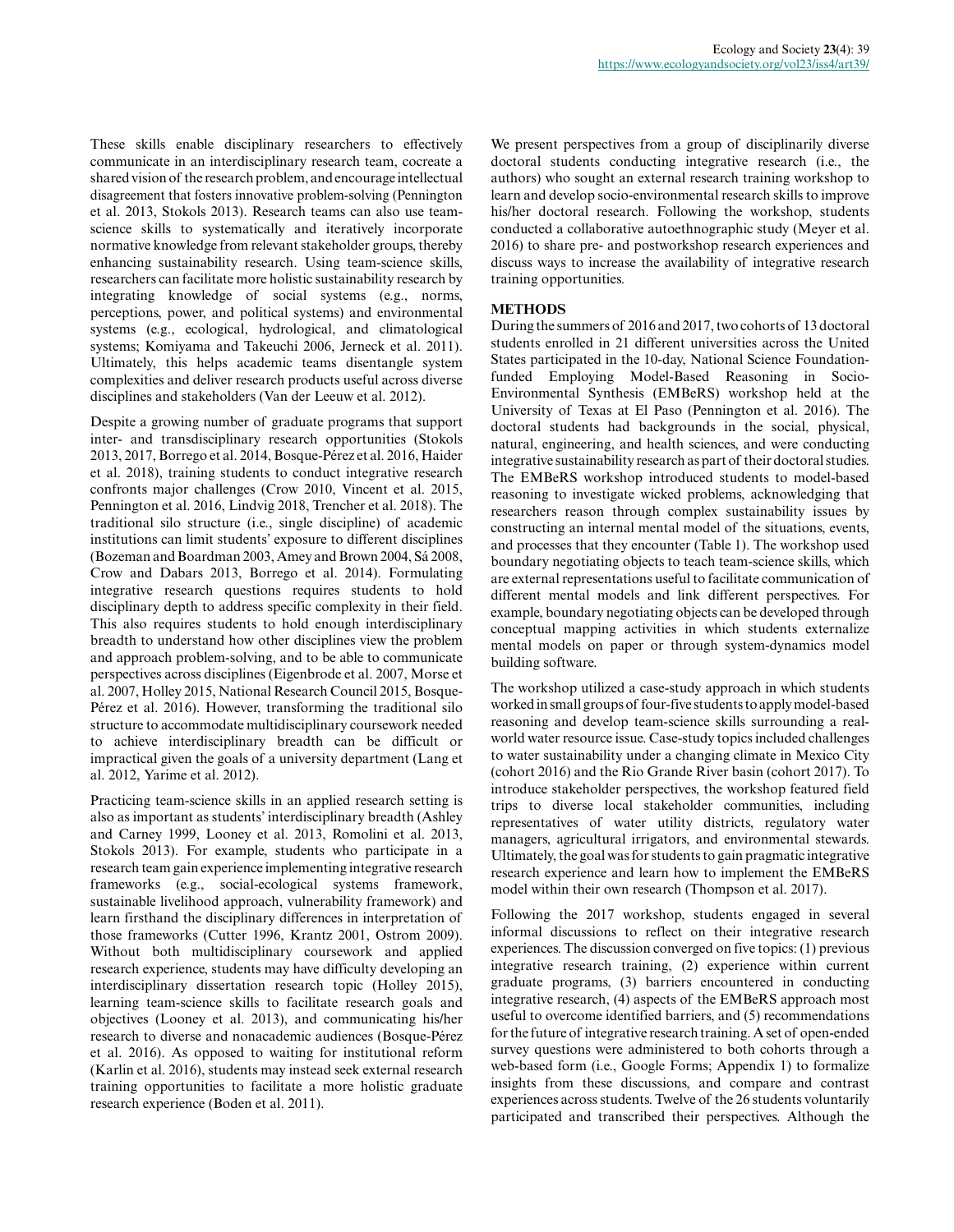**Table 1**. Employing Model-Based Reasoning in Socio-Environmental Synthesis (EMBeRS) workshop topics and activities, modified from 2017 agenda.

| Topic                                                                     | Activity/Purpose                                                                                                                                    |
|---------------------------------------------------------------------------|-----------------------------------------------------------------------------------------------------------------------------------------------------|
| Challenges of interdisciplinary research and the EMBeRS<br>Approach       | Share your research with others verbally without using jargon<br>and visually using a conceptual model                                              |
| Dispositional characteristics, disciplinary cultures, and team<br>science | Establish small groups, share disciplinary backgrounds, and<br>learn about each other's role in a team setting                                      |
| Stakeholder analysis                                                      | Participate in half-day field trips to urban, environmental,<br>agricultural, and regulatory water-use communities in the Rio<br>Grande River basin |
| Explore the problem space with mental models                              | Identify the problem and solution as viewed through your<br>disciplinary lens, as well as through the lens of river basin<br>stakeholders           |
| Using socio-environmental frameworks                                      | Negotiate a framework within a disciplinarily diverse team                                                                                          |
| Systems thinking                                                          | Model formulation using computer programs                                                                                                           |
| Mock solicitation                                                         | Construct research questions and an integrated conceptual<br>model for a research proposal                                                          |
| Designing interdisciplinary research programs and activities              | Practice facilitating research-team activities on other small<br>groups                                                                             |
| Final synthesis                                                           | Reflective writing                                                                                                                                  |

voluntary sample methodology produced results representative only of students who chose to participate, nevertheless, our sample reflected perspectives of doctoral students enrolled in disciplinary diverse programs from 12 different universities across the United States.

Using a collaborative autoethnographic approach (e.g., Meyer et al. 2016), five students independently coded the anonymous responses to identify emergent themes (Creswell and Creswell 2017). As part of an intercoder reliability assessment (Lombard et al. 2002), the five students collaboratively shared coding to finalize three themes. These themes were further validated by the remaining seven students to ensure themes reflected shared perspectives. The resulting themes were: (1) students share common barriers to conducting integrative research regardless of disciplinary background; (2) students describe the utility of integrative research training to overcome identified barriers; and (3) students endorse embedding training opportunities into existing programs. The following sections summarize each theme, citing the most frequently mentioned responses, and present quotes to illustrate individual perspectives.

# **RESULTS**

# **Common barriers to conducting integrative research**

All of the students, regardless of discipline, described barriers in conducting integrative research. The three most cited barriers were: (1) lack of exposure to epistemological frameworks and team-science skills, (2) challenges to effectively include stakeholder perspectives in his/her research, and (3) variable levels of committee support to conduct integrative research.

### *Lack of exposure to epistemological frameworks and teamscience skills*

A lack of exposure to different epistemological and integrative research frameworks was described as a barrier to integrate information across the problem scope. Students described how

researchers from different disciplines have different ways of creating, acquiring, and communicating knowledge, and thus have different epistemological frameworks (e.g., Guba and Lincoln 1994, Cohen et al. 2002, Scotland 2012). For example, some disciplines are founded on objectivism in which knowledge about cause and effect can be discovered from objective reality through experimentation and empirical trials (Crotty 1998, Scotland 2012, Creswell and Creswell 2017). Another epistemological framework is subjectivism in which meaning is not discovered but rather constructed through the interaction between consciousness and the world, and truth is a consensus formed by coconstructors (Pring 2000, Grix 2010, Scotland 2012). Students described that integrative research was made more difficult when course requirements were "pre-determined and supportive of only core [writing and mathematics] courses outside the discipline" and they are not exposed to different epistemological frameworks.

Students shared that without formal training in team-science skills or project management, communication and collaboration in disciplinarily diverse teams is difficult. One engineering student shared an example from an interdisciplinary team comprised of several social scientists. The team was tasked with creating an integrated decision-making tool to assess climate change adaptation. In this team setting, researchers did not systematically and diplomatically communicate their perspectives as to the types of knowledge they believed were useful for the decision-making tool. As a result, they did not collaboratively integrate their perspectives, and the research objectives became heterogeneous among members. Only isolated, and often conflicting, multidisciplinary products such as actor maps, institutional narratives, and physical systems dynamics models were produced.

Other students shared examples from projects in which team conflict had ultimately ended collaborations. As reflected by one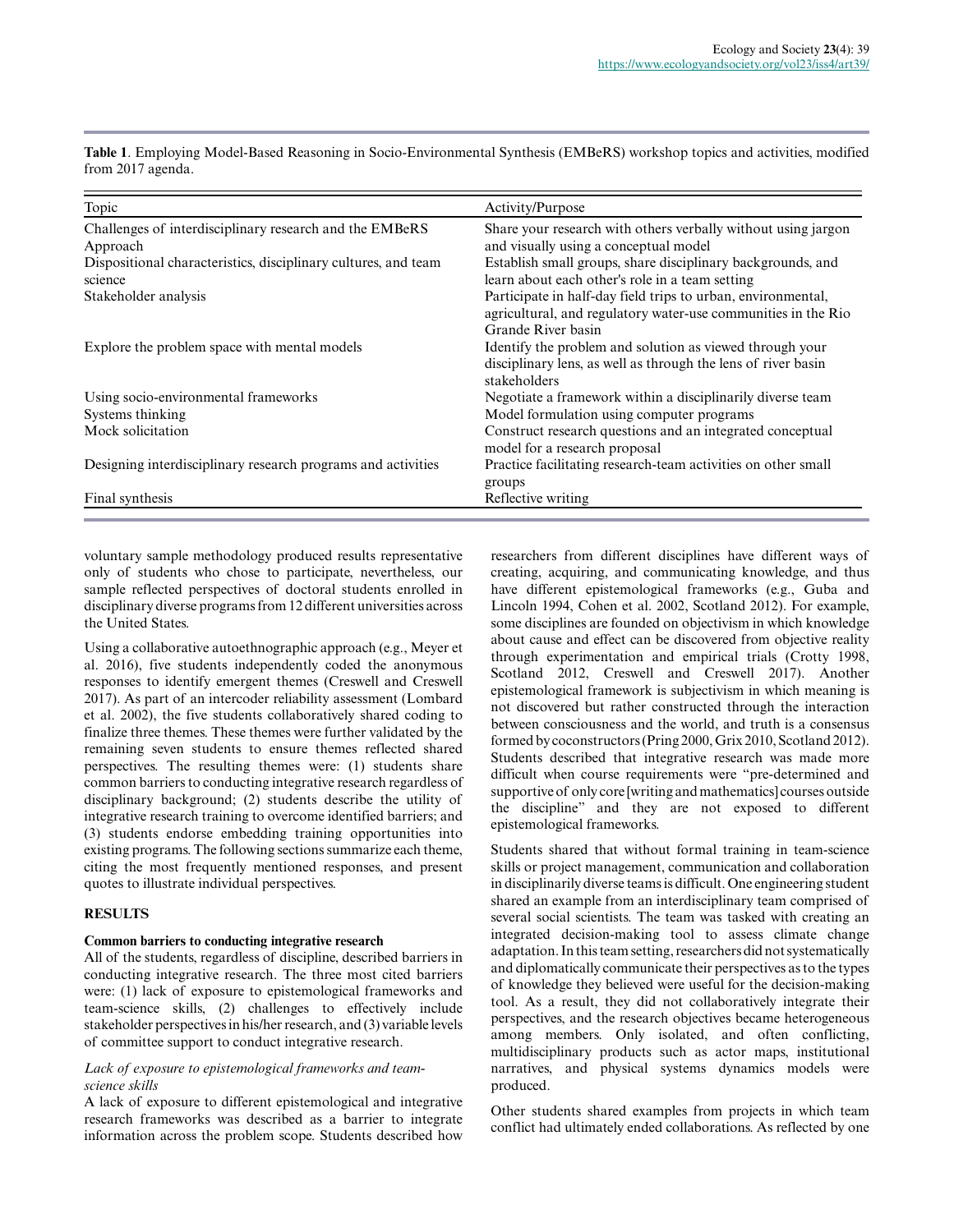student: "looking back, simple team-building or mediation tools could have saved the project." Most students described how their doctoral programs offered "no formal training to understand or navigate team dispositions and address conflict within teams," which could be practiced in example situations described above. For most, the EMBeRS workshop was the first opportunity to practice team-science skills. Prior to the workshop, few felt wellequipped to lead exercises promoting effective communication practices among team members.

## *Challenges to effectively include stakeholder perspectives in his/ her research*

Students reported four common challenges to effectively include stakeholders and their perspectives in his/her doctoral research. These challenges included: (1) difficulty engaging with relevant and willing stakeholder groups, (2) incorporating conflicting stakeholder opinions into a shared vision, (3) prioritizing stakeholder engagements among other program coursework, and (4) using stakeholder perspectives to understand the problem scope in its entirety.

Prior to the EMBeRS workshop, few students were aware of participatory research frameworks that incorporate stakeholders and harness diverse perspectives early and throughout the research process. For example, several students noted their project failed to include stakeholders in the initial problem scoping stage. When they did attempt to include them, conflicting perspectives dissuaded further participation. As another example, a student involved with a regional water study described challenges eliciting knowledge from a sensitive stakeholder group that had faced media criticism for harmful environmental action. This student had to decide whether or not to spend a significant amount of time building trust and incorporating their perspectives while maintaining other program duties.

Following the EMBeRS workshops, students described that visiting, listening, and communicating with diverse stakeholder communities before defining the problem scope was integral for developing shared, relevant research questions within their groups. For example, without the field trips to diverse water use communities in the Rio Grande River basin, students recognized that their perspectives of water-related issues would have been biased to the systems they are most familiar with. As one student described: "Seeing that the utility district uses an extensive desalinization process to make groundwater usable made me realize the key issue in this river basin may be energy [to pump, treat, and deliver water] versus water quantity."

### *Variable levels of committee support to conduct integrative research*

Students reported faculty mentorship and advising early in the doctoral program as critical to shape integrative research design, increasing students' ability to adhere to doctoral program and research timelines. However, students described that misalignments between student and committee members' research goals, and whether they are truly inter- or transdisciplinary, can jeopardize students' integrative research experience. Additionally, students described the rarity of multidisciplinary committee members providing cohesive commitment to a specific research direction.

As a result, students reported spending more time to build and defend their research than students pursuing more traditional disciplinary research. As one student reflected: "I spend a significant amount of time communicating with [disciplinarily diverse] committee members just to ensure everyone is on the same page." Even when everyone agrees on the research direction and committee members are supportive of integrative research, students described how publishing in interdisciplinary journals is generally discouraged, and instead were advised to compartmentalize results to be published in multiple disciplinedriven journals.

Students described that pursuing integrative research without willing collaborators resulted in larger individual workloads, making it difficult to maintain doctoral program and research timelines. As one student reflected: "Developing a working knowledge of multiple disciplines necessary to apply a mixedmethods approach takes significantly more time and effort." Some students described how this reality left them questioning whether they would pursue future integrative research opportunities after earning their doctoral degree. Students also acknowledged challenges finding integrative training opportunities under limited funding and/or misalignment with department goals.

# **Utility of integrative research training**

Prior to the EMBeRS workshop, most students had obtained informal integrative research training through hands-on participation in interdisciplinary research projects, trial-anderror in his/her own research, or interactions with faculty or peers from other disciplines. Although some students described formal training opportunities at his/her university, most students had taken the initiative to seek external opportunities, such as the EMBeRS workshop.

Students described that the approaches to foster collaboration within academic teams and stakeholders taught during the EMBeRS workshop were the most useful to address identified barriers, i.e., lack of exposure to epistemological frameworks and team-science skills, challenges to effectively include stakeholder perspectives in the research, and variable levels of committee support to conduct integrative research. For example, building boundary negotiating objects and conceptual visualizations individually, and then cocreating as a team, was described as highly effective to negotiate perspectives, practice team-science skills, and eliminate frustration and confusion commonly encountered in research teams. Students described the field trips to diverse stakeholder communities (e.g., Rio Grande River basins municipal and industrial, regulatory, agricultural, and environmental communities) as additional boundary negotiating objects instrumental to incorporate stakeholders' perspectives of the problem scope. Incorporating these perspectives facilitated further practice communicating epistemological frameworks and developing integrative research questions that capture a more holistic vision of the problem.

Students described that team-science skills introduced at the beginning of the workshop and practiced throughout (e.g., active listening, identifying motivations and values, and creating communication rules) were instrumental to develop the final mock research proposal. As one student described: "Having the time to practice collaboration in a low-risk environment affirmed that a prescriptive path for a successful collaboration is nonexistent and must be adaptable." As another student reflected: "Interdisciplinary research is hard and coming to an agreement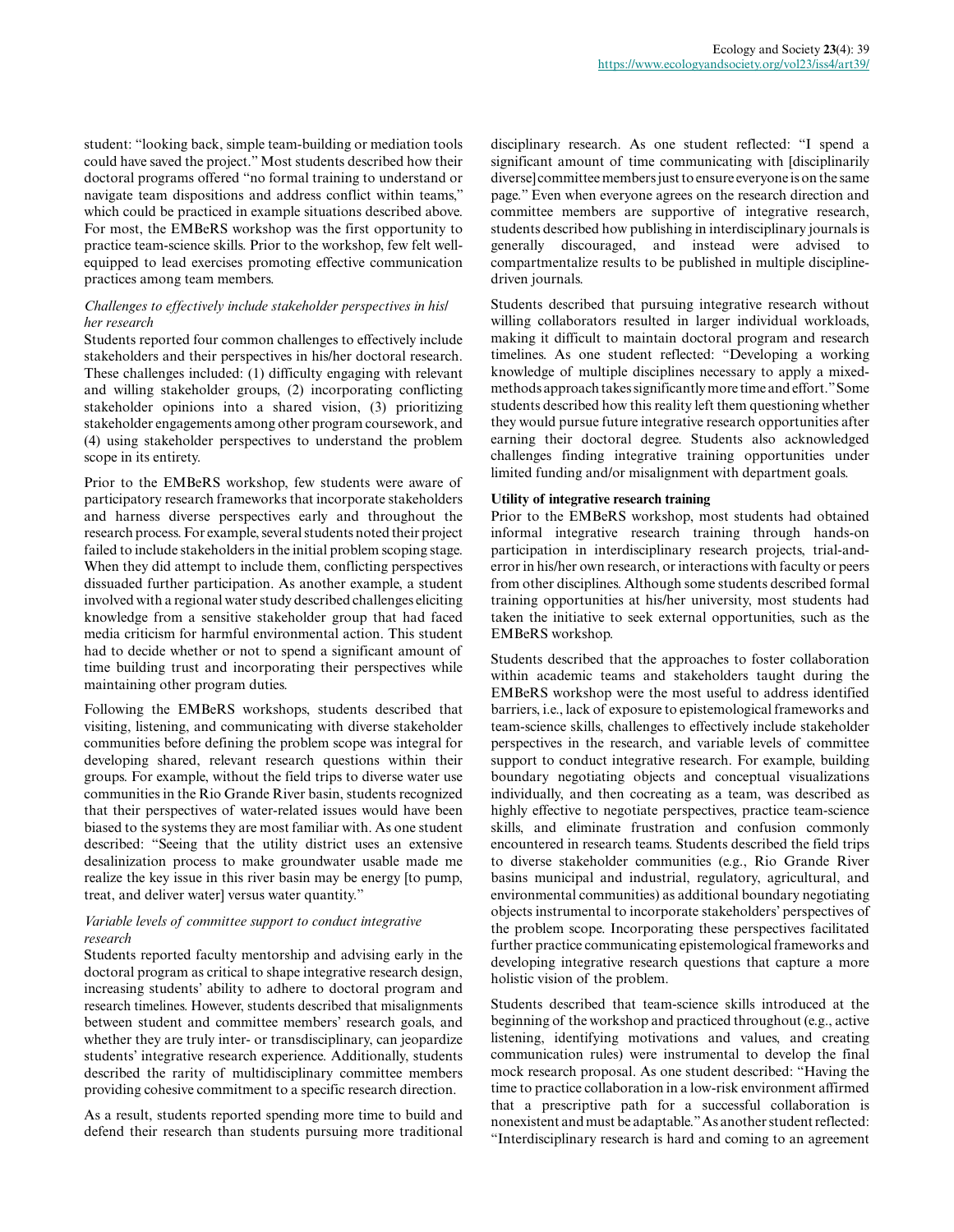on questions or methods takes time and iterative respectful conversations."

Following the EMBeRS workshop, students shared new approaches to overcome identified barriers, higher confidence to complete his/her doctoral research, and aspirations to develop and lead future integrative research trainings. As one student described: "The workshop gave me the confidence I needed to complete my research. Using the EMBeRS approaches, I can better focus and not be so frustrated with the process it may take." Students described returning from the workshop with a greater recognition of the importance of diverse perspectives. As another student shared: "The workshop provided a space for exposure and connection with other student researchers experientially instilling a recognition that diverse groups are fun and productive when managed effectively."

Several students shared how they are incorporating EMBeRS approaches to overcome barriers in doctoral research. Projects include identifying infrastructure adaptation strategies to climate change in the United States desert southwest, examining locally identified adaptation strategies to respond to changing snowpack in the Truckee-Carson River system of northwestern Nevada (Singletary and Sterle 2017, Sterle and Singletary 2017), modeling surface and groundwater systems to assess changing water supply in the Rio Grande River basin, defining economic policy and sustainable development initiatives in southern Africa (Shew et al. 2018), and supporting climate change adaptation in a binational community on the U.S.-Mexico border (Goodrich et al. 2018). Additionally, students described how they are utilizing integrative research trainings in teaching (e.g., life cycle assessment and industrial ecology) and are building integrative research communities that meet monthly to discuss the future of sustainability research at their universities.

#### **Embedding integrative research training in existing graduate programs**

Students shared recommendations for how integrative research training might enhance graduate programs and research experiences for future students. Overwhelmingly, students asserted that doctoral programs need to provide opportunities to learn: (1) the basics of multiple epistemological and integrative frameworks; and (2) collaboration and team-science skills in an experiential setting.

Students favored embedding integrative research training into existing graduate programs and coursework to initiate exposure to and facilitate an understanding of epistemological frameworks and discipline-specific research methods. Figure 1 presents specific integrative research training opportunities identified by students that can be implemented into existing graduate programs. Opportunities are ranked accordingly to disciplinary program alignment (i.e., the likelihood an activity could coexist with the single-discipline goals of the graduate program) and effort required to implement.

To fill the experiential learning gap, students recommended developing short (two-days to two-weeks) training workshops that bring students together to work on relevant natural resource issues in a case study area of interest. Students recommended that workshop activities prioritize teaching team-science skills and methods to navigate dispositional differences, and provide applied

research opportunities to practice conceptual mapping and cocreate a shared vision of the research problem. Exposure could also be initiated by including an interdisciplinary lecture within an existing weekly department seminar series and announcing to other departments across campus. At the University of California Irvine, first-year students are required to attend seminars that introduce different epistemological frameworks. This encourages the development of novel mental models and catalyzes an increased use of interdisciplinary concepts and methods in doctoral research (Mitrany and Stokols 2005).

**Fig. 1**. Integrative research training opportunities that can be implemented into existing graduate programs. Opportunities are ranked according to disciplinary program alignment (i.e., the likelihood an activity could coexist with the single-discipline goals of a graduate program; low to high, y-axis) and effort required to implement (low to high, x-axis). Shading indicates the potential impact of training opportunities to instill integrative research skills needed by future sustainability scientists (high, medium, low).



# **DISCUSSION**

As a group of disciplinarily diverse doctoral students, we collectively recognize the importance and necessity of collaborative, experiential learning in sustainability research that incorporates multiple disciplines and engages local stakeholders (Meyer et al. 2016, Trencher et al. 2018). As we have recommended, pairing exposure to applied case study research with training opportunities to practice team-science skills has been shown to improve integrative research outcomes (Rhoten and Parker 2004, Bammer 2005, Kessel et al. 2008, Callahan 2010, Stokols 2013). Creating additional training opportunities and a community of integrative researchers to share successes and failures can help students overcome common team-science issues (Graybill et al. 2006, Newswander and Borrego 2009, Boden et al. 2011), while also exposing students to stakeholder perspectives and the importance of the normative nature of sustainability research (Jerneck et al. 2011).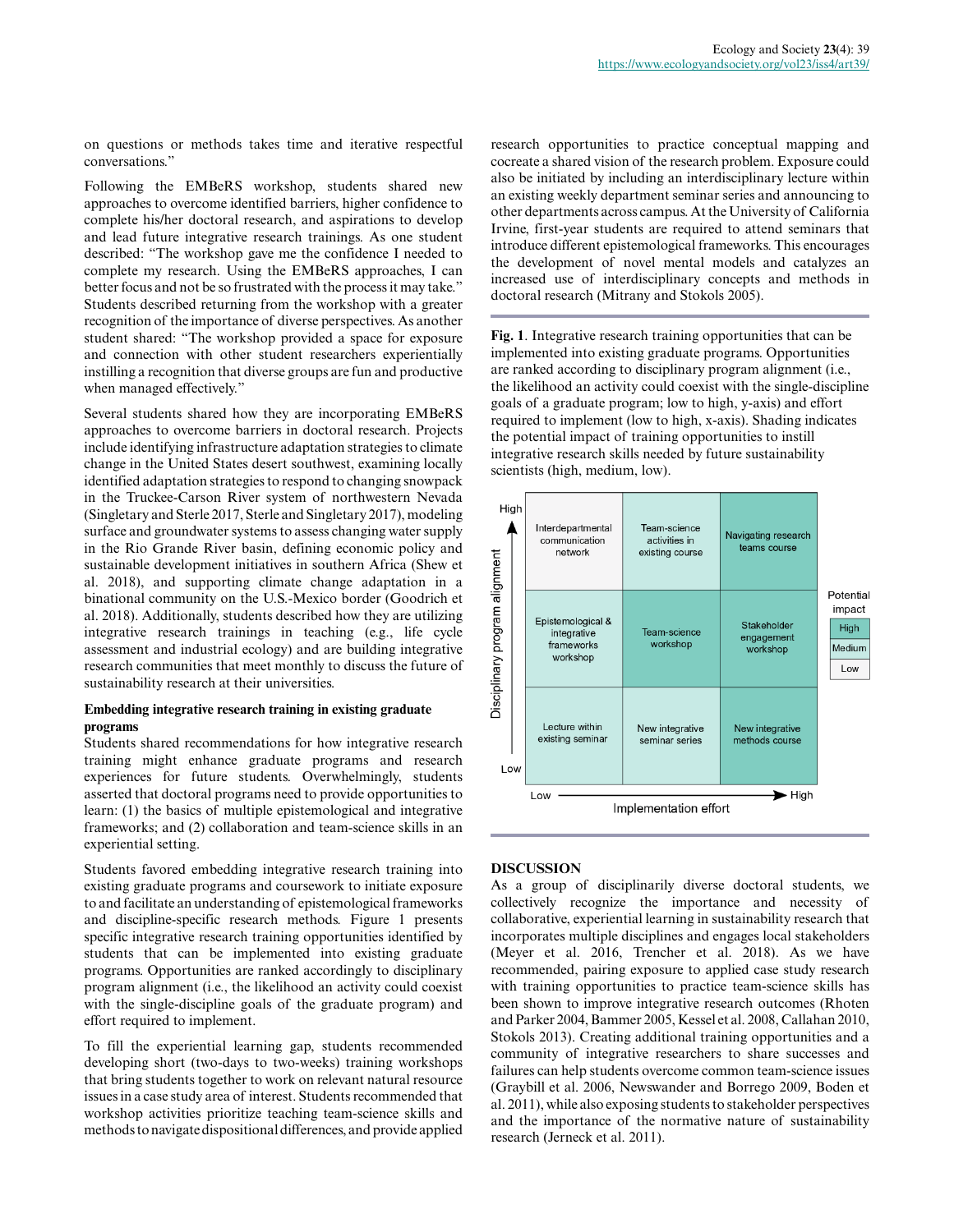During the EMBeRS training, the Toolbox Dialogue Initiative was introduced as a learning exercise to uncover differences in team member's epistemological positions. This approach provides guided activities that identify underlying disciplinary assumptions of the nature, conduct, and application of students' research and can help navigate roadblocks that arise within different epistemological frameworks (Eigenbrode et al. 2007, Schnapp et al. 2012, Looney et al. 2013, O'Rourke and Crowley 2013). Using boundary negotiating objects to conceptually map a research problem can also help students negotiate differences and identify integrative research opportunities (Heemskerk et al. 2003, Hay and Kinchin 2006, Pennington et al. 2016). Students wishing to broaden their familiarity with different epistemological frameworks and how different epistemologies elicit different types of research questions may find Moon and Blackman (2014) a useful initial resource in which the authors present a guide to navigate the philosophical basis of social science using various characteristics of ontologies, epistemologies, and theoretical perspectives. In addition to reading foundational papers from different disciplines, we recommend students make it a priority to connect with students from different disciplines and learn about their research and reasoning behind their methodological approaches. Self-motivated, cross-disciplinary discussions can also foster team-science skills. Prior to engaging in collaborative research efforts, we also suggest that students first work to identify their own motivations and values regarding their involvement in sustainability research (Bennett et al. 2010).

To improve the integration of stakeholders in the research process, the use of communication tools can help guide structured dialogue during stakeholder engagements to harness diverse perspectives, assumptions, and norms (Van der Leeuw et al. 2012). Moreover, the use of integrative frameworks and conceptual mapping are useful for incorporating stakeholder knowledge and perspectives in the research design. This application may help students better identify linkages between social and natural dimensions of sustainability and improve their ability to make holistic sustainability recommendations (Komiyama and Takeuchi 2006, Averyt 2010). We recommend that students preparing to conduct research with stakeholders first become knowledgeable of methods to identify stakeholders (Reed et al. 2009, Lelea et al. 2014, Leventon et al. 2016) and best practices of stakeholder participation and engagement (Creighton 2005, Reed 2008, Reed et al. 2014). We also note the importance of developing a stakeholder communication and engagement plan early on in the research process to anticipate and plan around other graduate program requirements while simultaneously meeting stakeholder needs.

Because the path of integrative research in traditional singlediscipline programs is often unpaved, students easily become overwhelmed with the task of learning multiple disciplines, designing feasible projects, and working on an interdisciplinary research team (Hibbert et al. 2014). A similar study found that students who take more time to develop a shared vision across their graduate committee at the program outset, prioritize communication skills, and brought an entrepreneurial attitude had higher success answering their research questions (Record et al. 2016). Creating an integrative research community of current doctoral students and recent graduates, mentored by supportive faculty, can serve as an important first step in preparing students to navigate sustainability issues in socio-environmental systems research (Ryan et al. 2012, Hibbert et al. 2014, Holley 2015).

#### **Advancements in integrative research training**

As interest in integrative research continues to grow (Van Noorden 2015), new academic and professional arenas for integrative research have emerged (Gornish et al. 2013, Gewin 2014, Goring et al. 2014). For example, the National Socio-Environmental Synthesis Center (SESYNC) provides opportunities for doctoral students to conduct interdisciplinary research with students from other universities independent of their dissertation work (Palmer et al. 2016). The SESYNC provides facilitation training and experience coleading and/or participating in a research team of peers, and managing project deliverables. Rather than providing services as an external center, the Integrative Graduate Education and Research Traineeship (IGERT) generated integrative research training and catalyzed cultural change at institutions across the United States to support collaborative cross-disciplinary research and sought to maintain a broad perspective and improve team-science skills (Borrego and Cutler 2010). These programs promoted institutional policy changes conducive to interdisciplinary collaboration, created new integrative graduate courses, and increased overall student participation in cross-disciplinary team science (Carney et al. 2006, Borrego and Cutler 2010, Borrego et al. 2014, Keck et al. 2017).

Innovative means to embed integrative research skills within graduate programs have been developed around the world. The Stockholm Resilience Centre has emphasized building collaborative networks, designing workshops, running participatory processes, and integrating across social and natural dimensions as core skills expected from PhD students. Lund University has also been a leader in interdisciplinary and sustainability research and education. At Lund, the PhD program was formed by integrating six diverse existing disciplines across the university to better support students researching complex sustainability issues. Similarly, students of human-environment systems at Boise State University take courses to learn the foundations of transdisciplinary research and how to integrate quantitative and qualitative methodologies. Arizona State University has developed multiple transdisciplinary schools and requires PhD students to enroll in "solution workshops" in which student-led projects address real community-based problems where their plans are often implemented with local decision makers or stakeholders. Likewise, the Helmholtz Interdisciplinary Graduate School for the Environmental Research developed a program for their PhD students to practice team-science skills by forming a team of interdisciplinary and international students to conduct an independent synthesis project. These examples can serve as templates of best practices and inform new efforts to improve the training of sustainability scientists in other institutions.

## **The role of institutional structure**

We acknowledge that the feasibility of incorporating integrated research training into existing graduate programs relies on department support for integrative research, faculty collaboration (Evans 2015), and ongoing student participation to provide feedback on coursework, and to organize and advertise workshops and research networks. However, entrepreneurial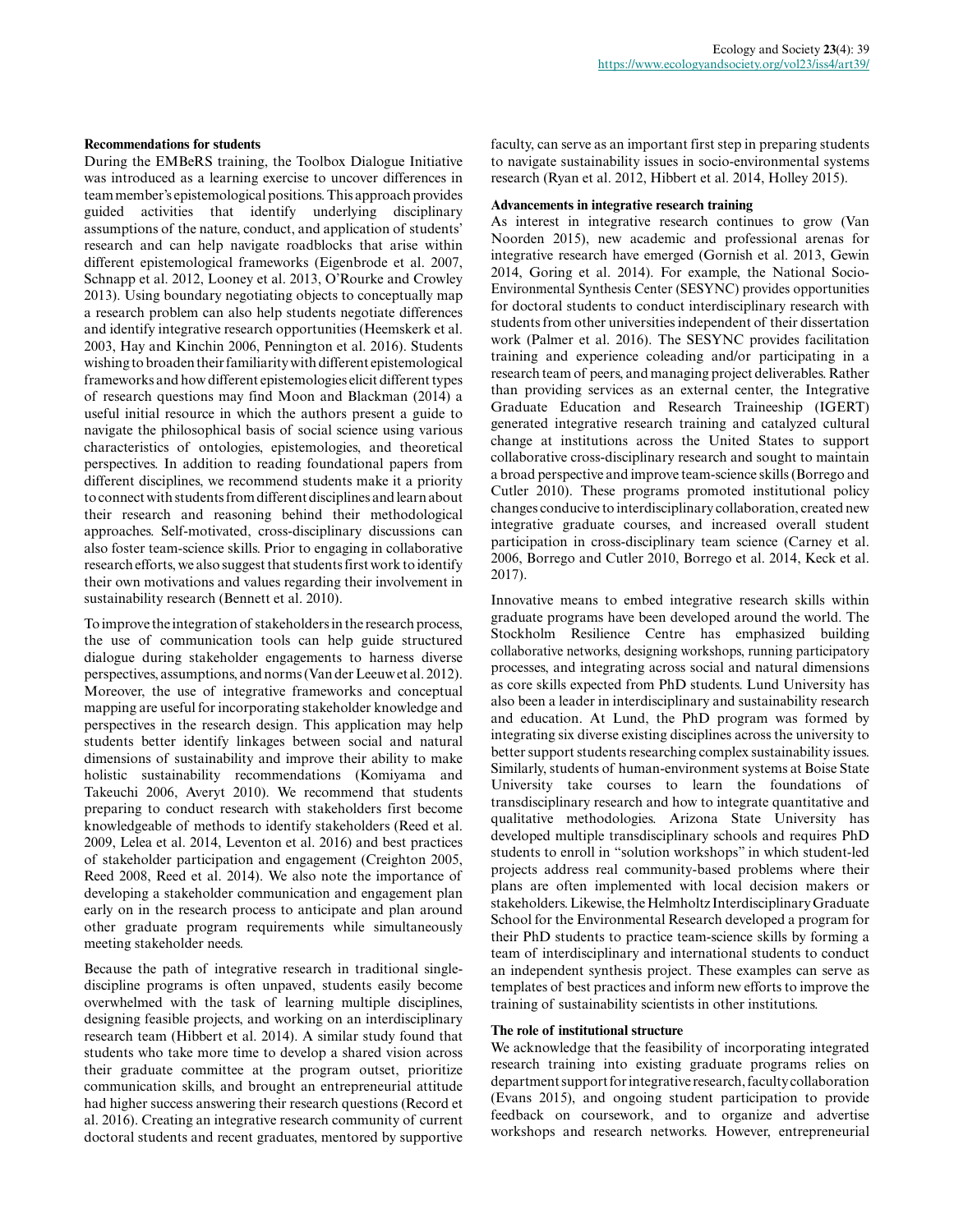efforts to embed integrative education in traditional programs have proven to be successful (Lindvig et al. 2017). Training opportunities identified by students in this study, such as developing a new team-science course or hosting stakeholder and team-science workshops are feasible and could generate high impact training (Fig. 1). The higher level of effort required to implement a new course on navigating research teams, for example, could be offset by high program alignment because these are skills that also benefit students working within a single discipline. Conversely, adding activities or lectures to existing coursework require lower levels of implementation effort because the courses are already scheduled, but may be less impactful (Fig. 1). Specific attention should be given to the implementation of course or workshop activities to ensure all students involved have a strong interest in the outcome and direction of the work (to resemble a true team-science experience), and have different disciplinary backgrounds. The ability to cross-list courses (i.e., more than one department offering the course) can significantly impact the availability of diverse student expertise for sustainability projects and the quality of integration.

Sustainability and integrative research training can be provided in many ways within an academic institution. These forms have included independent interdisciplinary departments, collaborative research centers within a college, institutes that report to the university, or different formal and informal cross-departmental collaborations (Vincent et al. 2015). Feasibility to incorporate specific training opportunities will likely vary depending on institutional structure. However, even without formal institutional structures that support integrative research, opportunities still exist within and among single discipline departments to better prepare sustainability scientists to address complex issues (Lyall et al. 2015, Lindvig 2017). Ultimately, students and faculty should work together to develop and instill sustainable activities that promote integrative research skills within their specific graduate program.

# **CONCLUSION**

Investigating sustainability issues in socio-environmental systems requires integrative research approaches sensitive to complexity. Although integrative (i.e., interdisciplinary and transdisciplinary) research approaches provide such instruments, there are currently many institutional barriers associated with integrative research on the ground, especially at the graduate level. A collaborative autoethnographic study conducted by doctoral students identified common barriers to conducting integrative research, including lack of exposure to diverse epistemological frameworks and team-science skills, barriers to including stakeholder perspectives in his/her research, and variable levels of faculty support to conduct integrative research.

To address these barriers, students recommend that integrative research training opportunities be made more available within existing graduate programs to give students the opportunity to practice working across disciplines and engaging with stakeholders communities. These opportunities could be incorporated into existing coursework, seminars, experiential learning workshops, and new research communities of practice. These recommendations can serve to support future sustainability scientists investigating complex socio-environmental systems, thereby advancing the integration of social and natural dimensions in sustainability research.

*Responses to this article can be read online at:* [http://www.ecologyandsociety.org/issues/responses.](http://www.ecologyandsociety.org/issues/responses.php/10395) [php/10395](http://www.ecologyandsociety.org/issues/responses.php/10395)

# **Acknowledgments:**

*We thank the Special Feature editors and three anonymous reviewers for their thoughtful comments and recommendations. We also thank Deana Pennington and the other EMBeRS workshop facilitators for their kindness and dedication to improving graduate education. This research was supported by the Ecology, Evolution, and Behavior Program at Boise State University and the following U.S. National Science Foundation (NSF) Awards: The NSF Idaho EPSCoR Program [Grant No. IIA-1301792]; The NSF South Florida Water, Sustainability, and Climate Project [Grant No. EAR-1204762]; The NSF Urban Water Innovation Network Project [Grant No. CBET-1444758]; The NSF Division of Earth Sciences Water Sustainability and Climate Program [Grant No. 1360506]; The NSF Division of Graduate Education [Grant No. 1545404]; and The NSF Graduate Research Fellowship Program [Grant No. DGE-1450079].*

# **LITERATURE CITED**

Allenby, B. 2008. The Anthropocene as media: information systems and the creation of the human earth. *American Behavioral Scientist* 52(1):107-140. [http://dx.doi.org/10.1177/0002764208321345](http://dx.doi.org/10.1177%2F0002764208321345) 

Amey, M. J., and D. F. Brown. 2004. *Breaking out of the box: interdisciplinary collaboration and faculty work*. Information Age, Charlotte, North Carolina, USA.

Ashley, C., and D. Carney. 1999. *Sustainable livelihoods: lessons from early experience*. Department for International Development, London, UK.

Averyt, K. 2010. Are we successfully adapting science to climate change? *Bulletin of the American Meteorological Society* 91 (6):723-726. [http://dx.doi.org/10.1175/2010BAMS2906.1](http://dx.doi.org/10.1175%2F2010BAMS2906.1) 

Bammer, G. 2005. Integration and implementation sciences: building a new specialization. *Ecology and Society* 10(2):6. [http://](http://dx.doi.org/10.5751%2FES-01360-100206) [dx.doi.org/10.5751/ES-01360-100206](http://dx.doi.org/10.5751%2FES-01360-100206)

Barnett, J., R. A. Matthew, and K. O'Brien. 2008. Global environmental change and human security. Pages 355-361 *in* H. G. Brauch, Ú O. Spring, C. Mesjasz, J. Grin, P. Dunay, N. C. Behera, B. Chourou, P. Kameri-Mbote, and P. H. Liotta, editors. *Globalization and environmental challenges*. Springer, Berlin, Germany. [http://dx.doi.org/10.1007/978-3-540-75977-5\\_24](http://dx.doi.org/10.1007%2F978-3-540-75977-5_24) 

Bennett, L. M., H. Gadlin, and S. Levine-Finley. 2010. *Collaboration and team science: a field guide*. National Institutes of Health, Bethesda, Maryland, USA.

Boden, D., M. Borrego, and L. K. Newswander. 2011. Student socialization in interdisciplinary doctoral education. *Higher Education* 62(6):741-755. [http://dx.doi.org/10.1007/s10734-011-9415-1](http://dx.doi.org/10.1007%2Fs10734-011-9415-1) 

Borrego, M., D. Boden, D. Pietrocola, C. F. Stoel, R. D. Boone, and M. K. Ramasubramanian. 2014. Institutionalizing interdisciplinary graduate education. Pages 335-355 *in* M. O'Rourke, S. Crowley, S. D. Eigenbrode, and J. D. Wulfhorst, editors. *Enhancing communication and collaboration in*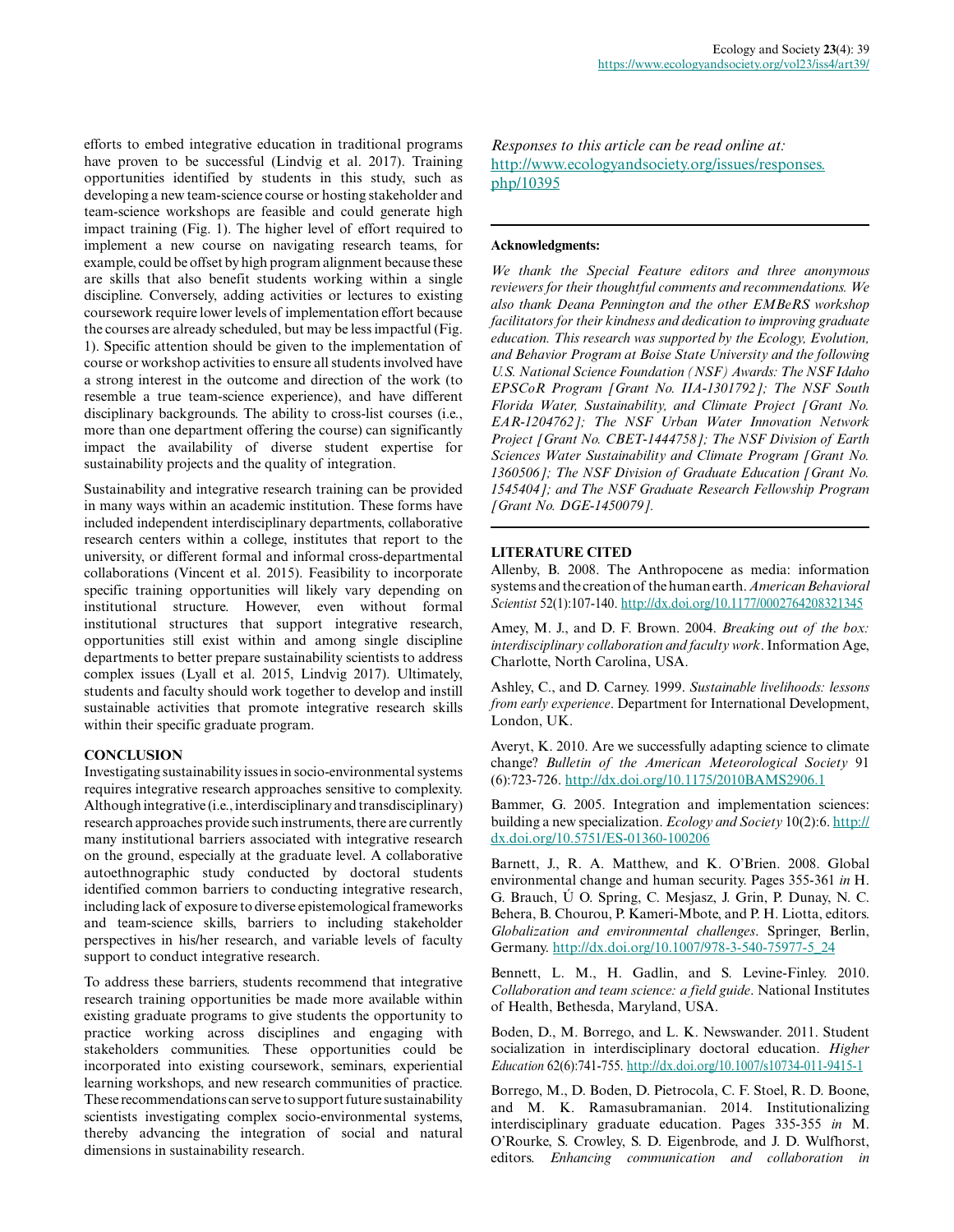*interdisciplinary research*. Sage, Thousand Oaks, California, USA. [http://dx.doi.org/10.4135/9781483352947.n16](http://dx.doi.org/10.4135%2F9781483352947.n16)

Borrego, M., and S. Cutler. 2010. Constructive alignment of interdisciplinary graduate curriculum in engineering and science: an analysis of successful IGERT proposals. *Journal of Engineering Education* 99(4):355-369. [http://dx.doi.org/10.1002/](http://dx.doi.org/10.1002%2Fj.2168-9830.2010.tb01068.x) [j.2168-9830.2010.tb01068.x](http://dx.doi.org/10.1002%2Fj.2168-9830.2010.tb01068.x)

Bosque-Pérez, N. A., P. Z. Klos, J. E. Force, L. P. Waits, K. Cleary, P. Rhoades, S. M. Galbraith, A. L. B. Brymer, M. O'Rourke, S. D. Eigenbrode, B. Finegan, J. D. Wulfhorst, N. Sibelet, and J. D. Holbrook. 2016. A pedagogical model for team-based, problemfocused interdisciplinary doctoral education. *BioScience* 66 (6):477-488. [http://dx.doi.org/10.1093/biosci/biw042](http://dx.doi.org/10.1093%2Fbiosci%2Fbiw042)

Bozeman, B., and C. Boardman. 2003. *Managing the new multipurpose, multidiscipline university research centers: institutional innovation in the academic community* IBM Center for the Business of Government, Washington, D.C., USA. [online] URL: [http://www.businessofgovernment.org/sites/default/](http://www.businessofgovernment.org/sites/default/files/UniversityResearchCenter.pdf) [files/UniversityResearchCenter.pdf](http://www.businessofgovernment.org/sites/default/files/UniversityResearchCenter.pdf)

Brandt, P., A. Ernst, F. Gralla, C. Luederitz, D. J. Lang, J. Newig, F. Reinert, D. J. Abson, and H. von Wehrden. 2013. A review of transdisciplinary research in sustainability science. *Ecological Economics* 92:1-15. [http://dx.doi.org/10.1016/j.ecolecon.2013.04.008](http://dx.doi.org/10.1016%2Fj.ecolecon.2013.04.008) 

Callahan, D. 2010. A memoir of an interdisciplinary career. Page 419 *in* R. Frodeman, J. Klein, and C. Mitcham, editors.*The Oxford handbook of interdisciplinarity*. Oxford University Press, New York, New York, USA.

Carney, J., D. Chawla, A. Wiley, and D. Young. 2006. Evaluation of the initial impacts of the National Science Foundation's integrative graduate education and research traineeship program: final report. Abt Associates, Bethesda, Maryland, USA. [online] URL:<https://files.eric.ed.gov/fulltext/ED546148.pdf>

Chakrabarty, D. 2009. The climate of history: four theses. *Critical Inquiry* 35(2):197-222. [http://dx.doi.org/10.1086/596640](http://dx.doi.org/10.1086%2F596640)

Clark, W. C., and N. M. Dickson. 2003. Sustainability science: the emerging research program. *Proceedings of the National Academy of Sciences* 100(14):8059-8061. [http://dx.doi.org/10.1073/](http://dx.doi.org/10.1073%2Fpnas.1231333100) [pnas.1231333100](http://dx.doi.org/10.1073%2Fpnas.1231333100) 

Cohen, L., L. Manion, and K. Morrison. 2002. *Research methods in education*. Routledge, London, UK.

Creighton, J. L. 2005. *The public participation handbook: making better decisions through citizen involvement*. John Wiley and Sons, San Francisco, California, USA.

Creswell, J. W., and J. D. Creswell. 2017. *Research design: qualitative, quantitative, and mixed methods approaches*. Sage, Thousand Oaks, California, USA.

Crotty, M. 1998. *The foundations of social research: meaning and perspective in the research process*. Sage, Thousand Oaks, California, USA.

Crow, M. M. 2010. Organizing teaching and research to address the grand challenges of sustainable development. *Bioscience* 60 (7):488-489. [http://dx.doi.org/10.1525/bio.2010.60.7.2](http://dx.doi.org/10.1525%2Fbio.2010.60.7.2) 

Crow, M. M., and W. B. Dabars. 2013. Interdisciplinarity as a design problem: toward mutual intelligibility among academic disciplines in the American research university. Pages 294-322 *in* M. O'Rourke, S. Crowley, S. D. Eigenbrode, and J. D. Wulfhorst, editors. *Enhancing communication and collaboration in interdisciplinary research*. Sage, Thousand Oaks, California, USA. [http://dx.doi.org/10.4135/9781483352947.n14](http://dx.doi.org/10.4135%2F9781483352947.n14)

Cutter, S. L. 1996. Vulnerability to environmental hazards. *Progress in Human Geography* 20(4):529-539. [http://dx.doi.](http://dx.doi.org/10.1177%2F030913259602000407) [org/10.1177/030913259602000407](http://dx.doi.org/10.1177%2F030913259602000407)

de Hoyos, R. E., and D. Medvedev. 2009. *Poverty effects of high food prices: a global perspective*. Policy Research Working Paper No. 4887. Development Prospects Group, The World Bank, Washington, D.C., USA.

Eigenbrode, S. D., M. O'Rourke, J. D. Wulfhorst, D. M. Althoff, C. S. Goldberg, K. Merrill, W. Morse, M. Nielsen-Pincus, J. Stephens, L. Winowiecki, and N. A. Bosque-Pérez. 2007. Employing philosophical dialogue in collaborative science. *BioScience* 57(1):55. [http://dx.doi.org/10.1641/B570109](http://dx.doi.org/10.1641%2FB570109)

Evans, T. L. 2015. Transdisciplinary collaborations for sustainability education: institutional and intragroup challenges and opportunities. *Policy Futures in Education* 13(1):70-96. [http://](http://dx.doi.org/10.1177%2F1478210314566731) [dx.doi.org/10.1177/1478210314566731](http://dx.doi.org/10.1177%2F1478210314566731) 

Foley, J. A., R. DeFries, G. P. Asner, C. Barford, G. Bonan, S. R. Carpenter, F. S. Chapin, M. T. Coe, G. C. Daily, H. K. Gibbs, J. H. Helkowski, T. Holloway, E. A. Howard, C. J. Kucharik, C. Monfreda, J. A. Patz, I. C. Prentice, N. Ramankutty, and P. K. Snyder. 2005. Global consequences of land use. *Science* 309 (5734):570-574. [http://dx.doi.org/10.1126/science.1111772](http://dx.doi.org/10.1126%2Fscience.1111772) 

Gewin, V. 2014. Interdisciplinary research: break out. *Nature* 511 (7509):371-373. [http://dx.doi.org/10.1038/nj7509-371a](http://dx.doi.org/10.1038%2Fnj7509-371a) 

Gibbons, M., and H. Nowotny. 2001. The potential of transdisciplinarity. Pages 67-80 *Transdisciplinarity: joint problem solving among science, technology, and society*. Springer, New York, New York, USA. [http://dx.doi.org/10.1007/978-3-0348-8419-8\\_7](http://dx.doi.org/10.1007%2F978-3-0348-8419-8_7) 

Goodland, R. 1995. The concept of environmental sustainability. *Annual Review of Ecology and Systematics* 26(1):1-24. [http://dx.](http://dx.doi.org/10.1146%2Fannurev.es.26.110195.000245) [doi.org/10.1146/annurev.es.26.110195.000245](http://dx.doi.org/10.1146%2Fannurev.es.26.110195.000245) 

Goodrich, K. A., D. Boudreau, J. A. Crooks, A. Eguiarte, and J. Lorda. 2018. The role of community capitals in climate change adaptation in binational setting. *In*Chapter P. R. Lachapelle and D. E. Albrecht, editors. *Addressing climate change at the community level in the United States*. Community development research and practice series. Routledge, London, U.K.

Goring, S. J., K. C. Weathers, W. K. Dodds, P. A. Soranno, L. C. Sweet, K. S. Cheruvelil, J. S. Kominoski, J. Rüegg, A. M. Thorn, and R. M. Utz. 2014. Improving the culture of interdisciplinary collaboration in ecology by expanding measures of success. *Frontiers in Ecology and the Environment* 12(1):39-47. [http://dx.](http://dx.doi.org/10.1890%2F120370) [doi.org/10.1890/120370](http://dx.doi.org/10.1890%2F120370)

Gornish, E. S., J. A. Hamilton, A. Barberán, B. M. Benito, A. Binzer, J. E. DeMeester, R. Gruwez, B. Moreira, S. Taheri, S. Tomiolo, C. Vinagre, P. Vuarin, and J. Weaver. 2013.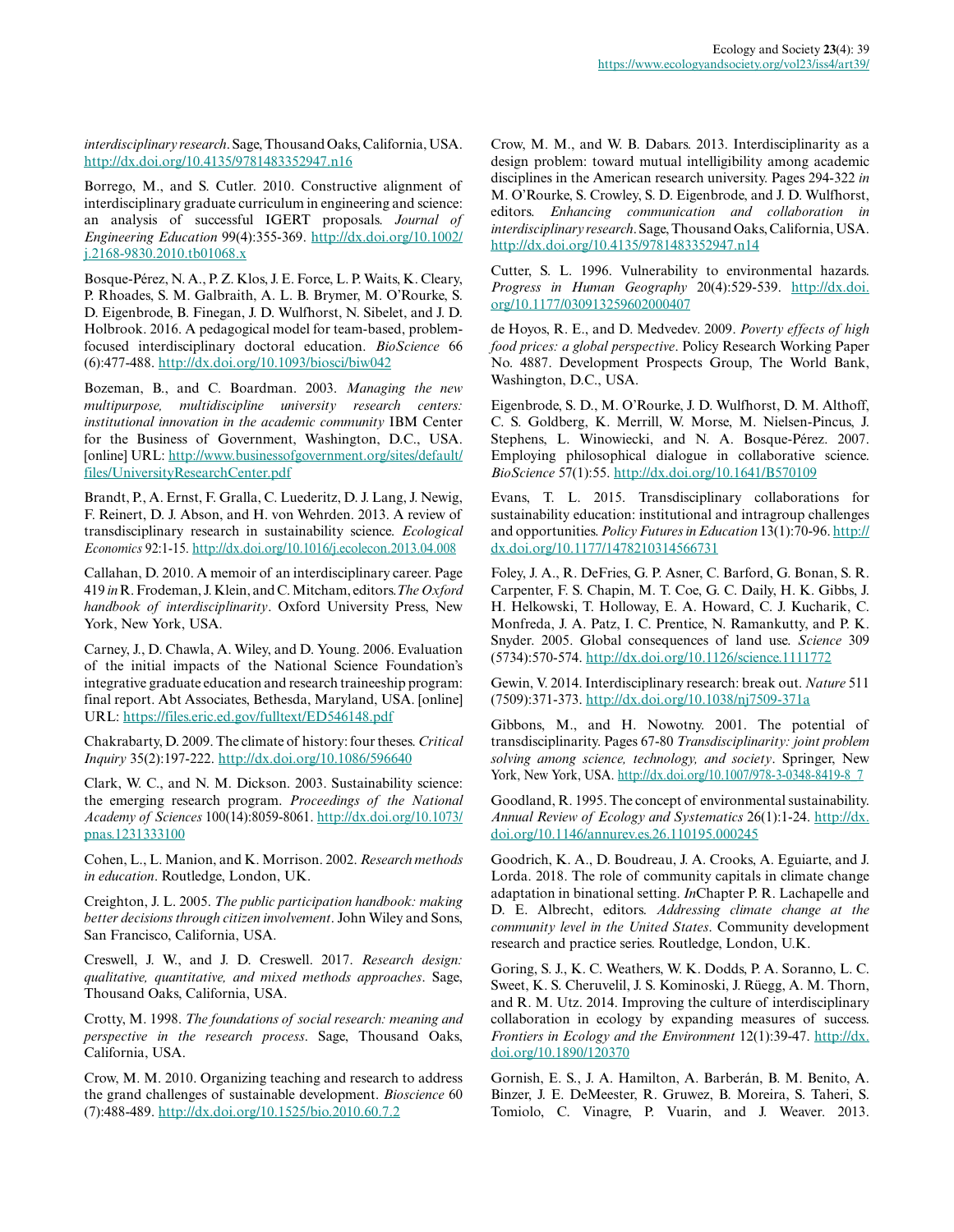Interdisciplinary climate change collaborations are essential for early-career scientists. *Eos, Transactions American Geophysical Union* 94(16):151-151. [http://dx.doi.org/10.1002/2013EO160003](http://dx.doi.org/10.1002%2F2013EO160003)

Graybill, J. K., S. Dooling, V. Shandas, J. Withey, A. Greve, and G. L. Simon. 2006. A rough guide to interdisciplinarity: graduate student perspectives. *BioScience* 56(9):757-763. [http://dx.doi.](http://dx.doi.org/10.1641%2F0006-3568%282006%2956%5B757%3AARGTIG%5D2.0.CO%3B2) [org/10.1641/0006-3568\(2006\)56\[757:ARGTIG\]2.0.CO;2](http://dx.doi.org/10.1641%2F0006-3568%282006%2956%5B757%3AARGTIG%5D2.0.CO%3B2) 

Grimble, R., and K. Wellard. 1997. Stakeholder methodologies in natural resource management: a review of principles, contexts, experiences and opportunities. *Agricultural Systems* 55 (2):173-193. [http://dx.doi.org/10.1016/S0308-521X\(97\)00006-1](http://dx.doi.org/10.1016%2FS0308-521X%2897%2900006-1)

Grix, J. 2010. *The foundations of research*. Palgrave Macmillan, Basingstoke, UK.

Guba, E. G., and Y. S. Lincoln. 1994. Competing paradigms in qualitative research. *Handbook of Qualitative Research* 2 (163-194):105-117. [online] URL: [https://eclass.uoa.gr/modules/](https://eclass.uoa.gr/modules/document/file.php/PPP356/Guba%20%26%20Lincoln%201994.pdf) [document/file.php/PPP356/Guba%20%26%20Lincoln%201994.pdf](https://eclass.uoa.gr/modules/document/file.php/PPP356/Guba%20%26%20Lincoln%201994.pdf)

Haider, L. J., J. Hentati-Sundberg, M. Giusti, J. Goodness, M. Hamann, V. A. Masterson, M. Meacham, A. Merrie, D. Ospina, C. Schill, and H. Sinare. 2018. The undisciplinary journey: earlycareer perspectives in sustainability science. *Sustainability Science* 13(1):191-204. [http://dx.doi.org/10.1007/s11625-017-0445-1](http://dx.doi.org/10.1007%2Fs11625-017-0445-1) 

Hay, D. B., and I. M. Kinchin. 2006. Using concept maps to reveal conceptual typologies. *Education and Training* 48(2/3):127-142. [http://dx.doi.org/10.1108/00400910610651764](http://dx.doi.org/10.1108%2F00400910610651764) 

Head, B. W., and J. Alford. 2015. Wicked problems: implications for public policy and management. *Administration and Society* 47 (6):711-739. [http://dx.doi.org/10.1177/0095399713481601](http://dx.doi.org/10.1177%2F0095399713481601) 

Heemskerk, M., K. Wilson, and M. Pavao-Zuckerman. 2003. Conceptual models as tools for communcation across disciplines. *Conservation Ecology* 7(3):8. [http://dx.doi.org/10.5751/ES-00554-070308](http://dx.doi.org/10.5751%2FES-00554-070308)

Hibbert, K., L. Lingard, M. Vanstone, E. A. Kinsella, P. McKenzie, A. Pitman, T. D. Wilson, K. Hibbert, L. Lingard, M. Vanstone, E. A. Kinsella, P. Mckenzie, A. Pitman, and T. D. Wilson. 2014. The quest for effective interdisciplinary graduate supervision: a critical narrative analysis. *Canadian Journal of Higher Education* 44(2):85-104. [online] URL: [https://files.eric.ed.](https://files.eric.ed.gov/fulltext/EJ1038378.pdf) [gov/fulltext/EJ1038378.pdf](https://files.eric.ed.gov/fulltext/EJ1038378.pdf)

Holley, K. A. 2015. Doctoral education and the development of an interdisciplinary identity. *Innovations in Education and Teaching International* 52(6):642-652. [http://dx.doi.](http://dx.doi.org/10.1080%2F14703297.2013.847796) [org/10.1080/14703297.2013.847796](http://dx.doi.org/10.1080%2F14703297.2013.847796)

Jerneck, A., L. Olsson, B. Ness, S. Anderberg, M. Baier, E. Clark, T. Hickler, A. Hornborg, A. Kronsell, E. Lövbrand, and J. Persson. 2011. Structuring sustainability science. *Sustainability Science* 6(1):69-82. [http://dx.doi.org/10.1007/s11625-010-0117-x](http://dx.doi.org/10.1007%2Fs11625-010-0117-x)

Karlin, B., C. C. Kelman, K. A. Goodrich, and V. L. Bredow. 2016. The role of the university: engaged scholarship in the Anthropocene. Pages 143-172 *in* M. Harron, K. A. Goodrich, B. Maharramli, and E. Niazkorodov, editors.*World scientific reference on natural resources and environmental policy in the era of global change*. World Scientific, Singapore. [http://dx.doi.](http://dx.doi.org/10.1142%2F9789813208162_0007) [org/10.1142/9789813208162\\_0007](http://dx.doi.org/10.1142%2F9789813208162_0007)

Keck, A.-S., S. Sloane, J. M. Liechty, B. H. Fiese, and S. M. Donovan. 2017. Productivity, impact, and collaboration differences between transdisciplinary and traditionally trained doctoral students: a comparison of publication patterns. *PLoS ONE* 12(12):1-12. [http://dx.doi.org/10.1371/journal.pone.0189391](http://dx.doi.org/10.1371%2Fjournal.pone.0189391) 

Kessel, F., P. L. Rosenfield, and N. B. Anderson. 2008. *Interdisciplinary research: case studies from health and social science*. Oxford University Press, Oxford, UK.

Kidwell, S. M. 2015. Biology in the Anthropocene: challenges and insights from young fossil records. *Proceedings of the National Academy of Sciences* 112(16):4922-4929. [http://dx.doi.org/10.1073/](http://dx.doi.org/10.1073%2Fpnas.1403660112) [pnas.1403660112](http://dx.doi.org/10.1073%2Fpnas.1403660112) 

Komiyama, H., and K. Takeuchi. 2006. *Sustainability science: building a new discipline*. *Sustainability Science* 1(1):1-6. [http://dx.](http://dx.doi.org/10.1007%2Fs11625-006-0007-4) [doi.org/10.1007/s11625-006-0007-4](http://dx.doi.org/10.1007%2Fs11625-006-0007-4) 

Krantz, L. 2001. *The sustainable livelihood approach to poverty reduction*. Swedish International Development Cooperation Agency, Division for Policy and Socio-Economic Analysis, Stockholm, Sweden. [online] URL: [https://www.sida.se/](https://www.sida.se/contentassets/bd474c210163447c9a7963d77c64148a/the-sustainable-livelihood-approach-to-poverty-reduction_2656.pdf) [contentassets/bd474c210163447c9a7963d77c64148a/the-sustainable](https://www.sida.se/contentassets/bd474c210163447c9a7963d77c64148a/the-sustainable-livelihood-approach-to-poverty-reduction_2656.pdf)[livelihood-approach-to-poverty-reduction\\_2656.pdf](https://www.sida.se/contentassets/bd474c210163447c9a7963d77c64148a/the-sustainable-livelihood-approach-to-poverty-reduction_2656.pdf)

Lang, D. J., A. Wiek, M. Bergmann, M. Stauffacher, P. Martens, P. Moll, M. Swilling, and C. J. Thomas. 2012. Transdisciplinary research in sustainability science: practice, principles, and challenges. *Sustainability Science* 7(1):25-43. [http://dx.doi.](http://dx.doi.org/10.1007%2Fs11625-011-0149-x) [org/10.1007/s11625-011-0149-x](http://dx.doi.org/10.1007%2Fs11625-011-0149-x)

Lelea, M. A., G. M. Roba, A. Christinck, and B. Kaufmann. 2014. *Methodologies for stakeholder analysis - for application in transdisciplinary research projects focusing on actors in food supply chains*. German Institute for Tropical and Subtropical Agriculture, Witzenhausen, Germany. [online] URL: [http://](http://reload-globe.net/cms/attachments/article/56/Lelea_et_al_(2014)_StakeholderGuide_final_web.pdf) [reload-globe.net/cms/attachments/article/56/Lelea\\_et\\_al\\_\(2014\)](http://reload-globe.net/cms/attachments/article/56/Lelea_et_al_(2014)_StakeholderGuide_final_web.pdf) [\\_StakeholderGuide\\_final\\_web.pdf](http://reload-globe.net/cms/attachments/article/56/Lelea_et_al_(2014)_StakeholderGuide_final_web.pdf)

Leventon, J., L. Fleskens, H. Claringbould, G. Schwilch, and R. Hessel. 2016. An applied methodology for stakeholder identification in transdisciplinary research. *Sustainability Science* 11:763-775. [http://dx.doi.org/10.1007/s11625-016-0385-1](http://dx.doi.org/10.1007%2Fs11625-016-0385-1)

Lindvig, K. 2018. The implied PhD student of interdisciplinary research projects within monodisciplinary structures. *Higher Education Research and Development* 6:1171-1185. [http://dx.doi.](http://dx.doi.org/10.1080%2F07294360.2018.1474343) [org/10.1080/07294360.2018.1474343](http://dx.doi.org/10.1080%2F07294360.2018.1474343) 

Lindvig, K., C. Lyall, and L. R. Meagher. 2017. Creating interdisciplinary education within monodisciplinary structures: the art of managing interstitiality. *Studies in Higher Education* 1-14. [http://dx.doi.org/10.1080/03075079.2017.1365358](http://dx.doi.org/10.1080%2F03075079.2017.1365358) 

Lombard, M., J. Snyder-Duch, and C. C. Bracken. 2002. Content analysis in mass communication: assessment and reporting of intercoder reliability. *Human Communication Research* 28 (4):587-604. [http://dx.doi.org/10.1111/j.1468-2958.2002.tb00826.](http://dx.doi.org/10.1111%2Fj.1468-2958.2002.tb00826.x) [x](http://dx.doi.org/10.1111%2Fj.1468-2958.2002.tb00826.x) 

Looney, C., S. Donovan, M. O'Rourke, S. Crowley, S. D. Eigenbrode, L. Rotschy, N. A. Bosque-Pérez, and J. D. Wulfhorst. 2013. Seeing through the eyes of collaborators: using toolbox workshops to enhance cross-disciplinary communication. Pages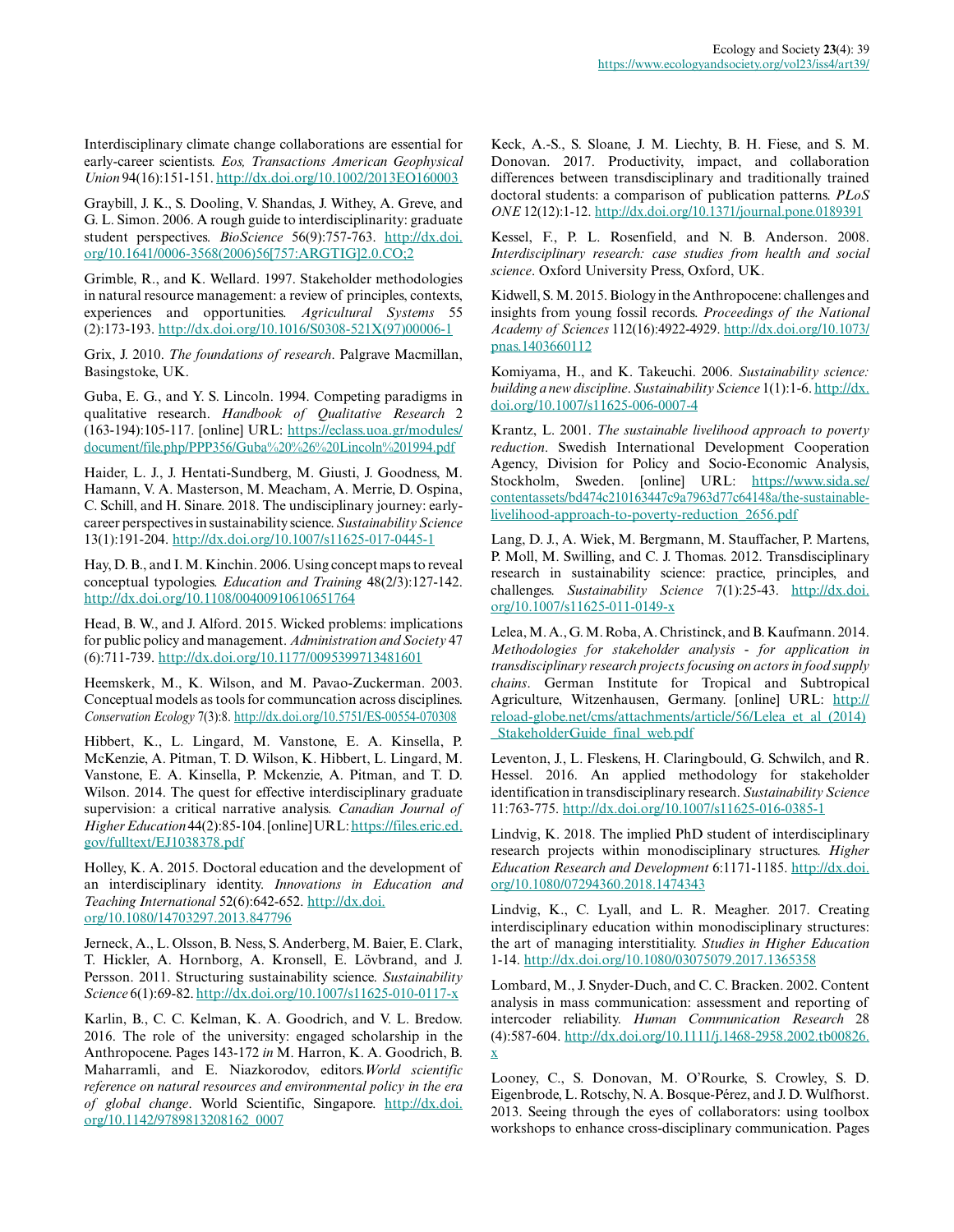220-243 *in* M. O'Rourke, S. Crowley, S. D. Eigenbrode, and J. D. Wulfhorst, editors. *Enhancing communiction and collaboration in imterdisciplinary research*. Sage, Thousand Oaks, California, USA. [online] URL: [https://msu.edu/~orourk51/860-Phil/](https://msu.edu/~orourk51/860-Phil/Handouts/Readings/11-Orourke.pdf) [Handouts/Readings/11-Orourke.pdf](https://msu.edu/~orourk51/860-Phil/Handouts/Readings/11-Orourke.pdf)

Lyall, C., L. Meagher, J. Bandola, and A. Kettle. 2015. *Interdisciplinary provision in higher education: current and future challenges*. Higher Education Academy, York, UK. [online] URL: [https://www.heacademy.ac.uk/knowledge-hub/interdisciplinary-provision](https://www.heacademy.ac.uk/knowledge-hub/interdisciplinary-provision-higher-education-current-and-future-challenges)[higher-education-current-and-future-challenges](https://www.heacademy.ac.uk/knowledge-hub/interdisciplinary-provision-higher-education-current-and-future-challenges) 

Mauser, W., G. Klepper, M. Rice, B. S. Schmalzbauer, H. Hackmann, R. Leemans, and H. Moore. 2013. Transdisciplinary global change research: the co-creation of knowledge for sustainability. *Current Opinion in Environmental Sustainability* 5 (3-4):420-431. [http://dx.doi.org/10.1016/j.cosust.2013.07.001](http://dx.doi.org/10.1016%2Fj.cosust.2013.07.001) 

Meyer, S. R., V. R. Levesque, K. H. Bieluch, M. L. Johnson, B. McGreavy, S. Dreyer, and H. Smith. 2016. Sustainability science graduate students as boundary spanners. *Journal of Environmental Studies and Sciences* 6(2):344-353. [http://dx.doi.](http://dx.doi.org/10.1007%2Fs13412-015-0313-1) [org/10.1007/s13412-015-0313-1](http://dx.doi.org/10.1007%2Fs13412-015-0313-1)

Mitrany, M., and D. Stokols. 2005. Gauging the transdisciplinary qualities and outcomes of doctoral training programs. *Journal of Planning Education and Research* 24(4):437-449. [http://dx.doi.](http://dx.doi.org/10.1177%2F0739456X04270368) [org/10.1177/0739456X04270368](http://dx.doi.org/10.1177%2F0739456X04270368) 

Moon, K., and D. Blackman. 2014. A guide to understanding social science research for natural scientists. *Conservation Biology* 28(5):1167-1177. [http://dx.doi.org/10.1111/cobi.12326](http://dx.doi.org/10.1111%2Fcobi.12326)

Morse, W. C., M. Nielsen-Pincus, J. E. Force, and J. D. Wulfhorst. 2007. Bridges and barriers to developing and conducting interdisciplinary graduate-student team research. *Ecology and Society* 12(2):8. [http://dx.doi.org/10.5751/ES-02082-120208](http://dx.doi.org/10.5751%2FES-02082-120208) 

National Research Council. 2015. *Enhancing the effectiveness of team science*. N. J. Cooke and M. L. Hilton, editors. Board on Behavioral, Cognitive, and Sensory Sciences, Division of Behavioral and Social Sciences and Education, National Academies Press, Washington, D.C., USA. [online] URL: [https://](https://www.nap.edu/read/19007/chapter/1) [www.nap.edu/read/19007/chapter/1](https://www.nap.edu/read/19007/chapter/1)

Naylor, R. L., A. J. Liska, M. B. Burke, W. P. Falcon, J. C. Gaskell, S. D. Rozelle, and K. G. Cassman. 2007. The ripple effect: biofuels, food security, and the environment. *Environment: Science and Policy for Sustainable Development* 49(9):30-43. [http://dx.doi.](http://dx.doi.org/10.3200%2FENVT.49.9.30-43) [org/10.3200/ENVT.49.9.30-43](http://dx.doi.org/10.3200%2FENVT.49.9.30-43) 

Newswander, L. K., and M. Borrego. 2009. Engagement in two interdisciplinary graduate programs. *Higher Education* 58 (4):551-562. [http://dx.doi.org/10.1007/s10734-009-9215-z](http://dx.doi.org/10.1007%2Fs10734-009-9215-z)

O'Rourke, M., and S. J. Crowley. 2013. Philosophical intervention and cross-disciplinary science: the story of the Toolbox Project. *Synthese* 190(11):1937-1954. [http://dx.doi.org/10.1007/s11229-012-0175](http://dx.doi.org/10.1007%2Fs11229-012-0175-y) [y](http://dx.doi.org/10.1007%2Fs11229-012-0175-y)

Ostrom, E. 2009. A general framework for analyzing sustainability of social-ecological systems. *Science* 325 (5939):419-422. [http://dx.doi.org/10.1126/science.1172133](http://dx.doi.org/10.1126%2Fscience.1172133) 

Palmer, M. A., J. G. Kramer, J. Boyd, and D. Hawthorne. 2016. Practices for facilitating interdisciplinary synthetic research: the National Socio-Environmental Synthesis Center (SESYNC). *Current Opinion in Environmental Sustainability* 19:111-122. [http://dx.doi.org/10.1016/j.cosust.2016.01.002](http://dx.doi.org/10.1016%2Fj.cosust.2016.01.002) 

Pennington, D., G. Bammer, A. Danielson, D. Gosselin, J. Gouvea, G. Habron, D. Hawthorne, R. Parnell, K. Thompson, S. Vincent, and C. Wei. 2016. The EMBeRS project: employing model-based reasoning in socio-environmental synthesis. *Journal of Environmental Studies and Sciences* 6(2):278-286. [http://dx.doi.](http://dx.doi.org/10.1007%2Fs13412-015-0335-8) [org/10.1007/s13412-015-0335-8](http://dx.doi.org/10.1007%2Fs13412-015-0335-8)

Pennington, D. D., G. L. Simpson, M. S. McConnell, J. M. Fair, and R. J. Baker. 2013. Transdisciplinary research, transformative learning, and transformative science. *BioScience* 63(7):564-573. [http://dx.doi.org/10.1525/bio.2013.63.7.9](http://dx.doi.org/10.1525%2Fbio.2013.63.7.9)

Pring, R. 2000. The 'false dualism' of educational research. *Journal of Philosophy of Education* 34(2):247-260. [http://dx.doi.](http://dx.doi.org/10.1111%2F1467-9752.00171) [org/10.1111/1467-9752.00171](http://dx.doi.org/10.1111%2F1467-9752.00171)

Record, S., P. F. B. Ferguson, E. Benveniste, R. A. Graves, V. W. Pfeiffer, M. Romolini, C. E. Yorke, and B. Beardmore. 2016. Graduate students navigating social-ecological research: insights from the Long-Term Ecological Research Network. *Ecology and Society* 21(1):7. [http://dx.doi.org/10.5751/ES-08111-210107](http://dx.doi.org/10.5751%2FES-08111-210107) 

Reed, M. S. 2008. Stakeholder participation for environmental management: a literature review. *Biological Conservation* 141 (10):2417-2431. [http://dx.doi.org/10.1016/j.biocon.2008.07.014](http://dx.doi.org/10.1016%2Fj.biocon.2008.07.014)

Reed, M. S., A. Graves, N. Dandy, H. Posthumus, K. Hubacek, J. Morris, C. Prell, C. H. Quinn, and L. C. Stringer. 2009. Who's in and why? A typology of stakeholder analysis methods for natural resource management. *Journal of Environmental Management* 90(5):1933-1949. [http://dx.doi.org/10.1016/j.](http://dx.doi.org/10.1016%2Fj.jenvman.2009.01.001) [jenvman.2009.01.001](http://dx.doi.org/10.1016%2Fj.jenvman.2009.01.001)

Reed, M. S., L. C. Stringer, I. Fazey, A. C. Evely, and J. H. J. Kruijsen. 2014. Five principles for the practice of knowledge exchange in environmental management. *Journal of Environmental Management* 146:337-345. [http://dx.doi.org/10.1016/j.](http://dx.doi.org/10.1016%2Fj.jenvman.2014.07.021) [jenvman.2014.07.021](http://dx.doi.org/10.1016%2Fj.jenvman.2014.07.021)

Rhoten, D., and A. Parker. 2004. Risks and rewards of an interdisciplinary research path. *Science* 306(5704):2046. [http://dx.](http://dx.doi.org/10.1126%2Fscience.1103628) [doi.org/10.1126/science.1103628](http://dx.doi.org/10.1126%2Fscience.1103628)

Rittel, H. W. J., and M. M. Webber. 1973. Dilemmas in a general theory of planning. *Policy Sciences* 4(2):155-169. [http://dx.doi.](http://dx.doi.org/10.1007%2FBF01405730) [org/10.1007/BF01405730](http://dx.doi.org/10.1007%2FBF01405730)

Romolini, M., S. Record, R. Garvoille, Y. Marusenko, and S. Geiger. 2013. The next generation of scientists: examining the experiences of graduate students in network-level socialecological science. *Ecology and Society* 18(3):42. [http://dx.doi.](http://dx.doi.org/10.5751%2FES-05606-180342) [org/10.5751/ES-05606-180342](http://dx.doi.org/10.5751%2FES-05606-180342) 

Runge, C. F., and B. Senauer. 2007. How biofuels could starve the poor. *Foreign Affairs* :41-53.

Ryan, M. M., R. S. Yeung, M. Bass, M. Kapil, S. Slater, and K. Creedon. 2012. Developing research capacity among graduate students in an interdisciplinary environment. *Higher Education Research and Development* 31(4):557-569. [http://dx.doi.](http://dx.doi.org/10.1080%2F07294360.2011.653956) [org/10.1080/07294360.2011.653956](http://dx.doi.org/10.1080%2F07294360.2011.653956)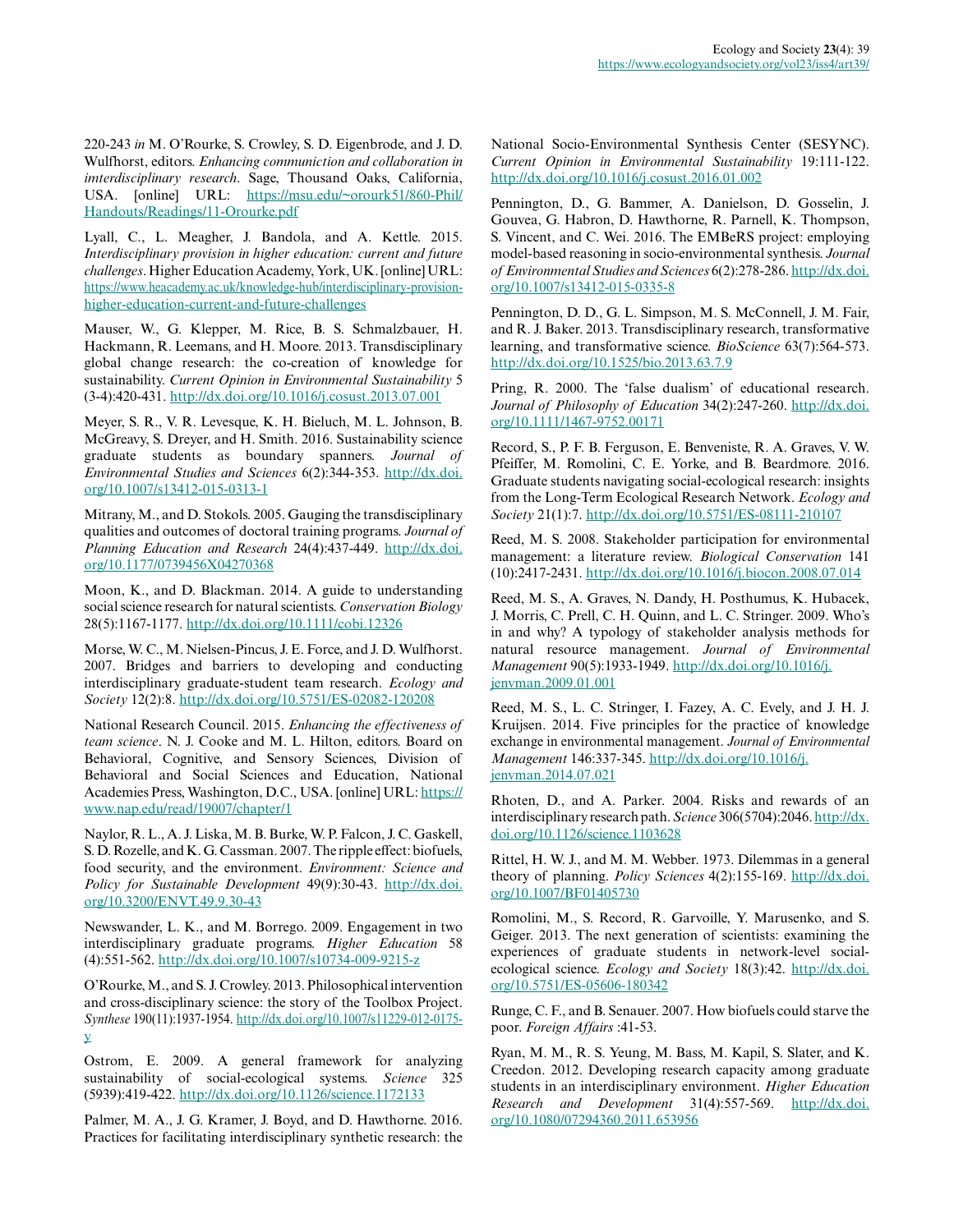Sá, C. M. 2008. 'Interdisciplinary strategies' in U.S. research universities. *Higher Education* 55(5):537-552. [http://dx.doi.](http://dx.doi.org/10.1007%2Fs10734-007-9073-5) [org/10.1007/s10734-007-9073-5](http://dx.doi.org/10.1007%2Fs10734-007-9073-5)

Schnapp, L. M., L. Rotschy, T. E. Hall, S. Crowley, and M. O'Rourke. 2012. How to talk to strangers: facilitating knowledge sharing within translational health teams with the Toolbox dialogue method. *Translational Behavioral Medicine* 2 (4):469-479. [http://dx.doi.org/10.1007/s13142-012-0171-2](http://dx.doi.org/10.1007%2Fs13142-012-0171-2) 

Scotland, J. 2012. Exploring the philosophical underpinnings of research: relating ontology and epistemology to the methodology and methods of the scientific, interpretive, and critical research paradigms. *English Language Teaching* 5(9):9. [http://dx.doi.](http://dx.doi.org/10.5539%2Felt.v5n9p9) [org/10.5539/elt.v5n9p9](http://dx.doi.org/10.5539%2Felt.v5n9p9) 

Shew, A., D. Pennington, D. Gosselin, J. Clifton, A. K. Killion, L. Nalley, P. Owens, K. Sterle, and B. Wilson. 2018. *Interdisciplinary science, economic development, and sustainability in Southern Africa: navigating complex human-environmental problems in diverse teams and challenging settings*. A participatory workshop for the Swaziland Economic Policy Analysis and Research Center. Swaziland Economic Policy Analysis and Research Center, Mbabane, Swaziland.

Singletary, L., and K. Sterle. 2017. Collaborative modeling to assess drought resiliency of snow-fed river dependent communities in the western United States: a case study in the Truckee-Carson River system. *Water* 9(2):99. [http://dx.doi.](http://dx.doi.org/10.3390%2Fw9020099) [org/10.3390/w9020099](http://dx.doi.org/10.3390%2Fw9020099)

Steffen, W., W. Broadgate, L. Deutsch, O. Gaffney, and C. Ludwig. 2015. The trajectory of the Anthropocene: the great acceleration. *Anthropocene Review* 2(1):81-98. [http://dx.doi.org/10.1177/2053](http://dx.doi.org/10.1177%2F2053019614564785) [019614564785](http://dx.doi.org/10.1177%2F2053019614564785)

Steffen, W., J. Grinevald, P. Crutzen, and J. McNeill. 2011. The Anthropocene: conceptual and historical perspectives. *Philosophical Transactions of the Royal Society A: Mathematical, Physical and Engineering Sciences* 369(1938):842-867. [http://dx.doi.org/10.1098/](http://dx.doi.org/10.1098%2Frsta.2010.0327) [rsta.2010.0327](http://dx.doi.org/10.1098%2Frsta.2010.0327)

Sterle, K., and L. Singletary. 2017. Adapting to variable water supply in the Truckee-Carson River system, Western USA. *Water* 9(10):768. [http://dx.doi.org/10.3390/w9100768](http://dx.doi.org/10.3390%2Fw9100768)

Stokols, D. 2013. Training the next generation of astrobiologists. Page *in* M. O'Rourke, S. Crowley, S. D. Eigenbrode, and J. D. Wulfhorst, editors. *Enhancing communication and collaboration in interdisciplinary research*. Oxford University Press, New York, New York, USA.

Stokols, D. 2017. *Social ecology in the digital age solving complex problems in a globalized world*. Academic Press, Cambridge, Massachusetts, USA.

Thompson, K., A. Danielson, D. Gosselin, S. Knight, R. Martinez-Maldonado, R. Parnell, D. Pennington, J. Svoboda-Gouvea, S. Vincent, and P. Wheeler. 2017. Designing the EMBeRS summer school: connecting stakeholders in learning, teaching and research. Page 6 *in* W. Chen, J.-C. Yang, A. F. Mohd Ayub, S. L. Wong, and A. Mitrovic, editors. *Proceedings of the 25th international conference on computers in education*. Asia-Pacific Society for Computers in Education, Christchurch, New Zealand. [online] URL: [https://www.sesync.org/sites/default/](https://www.sesync.org/sites/default/files/webform/results/designing_the_embers_summer_school_short_paper_pw.pdf) [files/webform/results/designing\\_the\\_embers\\_summer\\_school\\_sh](https://www.sesync.org/sites/default/files/webform/results/designing_the_embers_summer_school_short_paper_pw.pdf)[ort\\_paper\\_pw.pdf](https://www.sesync.org/sites/default/files/webform/results/designing_the_embers_summer_school_short_paper_pw.pdf)

Tilman, D., C. Balzer, J. Hill, and B. L. Befort. 2011. Global food demand and the sustainable intensification of agriculture. *Proceedings of the National Academy of Sciences* 108 (50):20260-20264. [http://dx.doi.org/10.1073/pnas.1116437108](http://dx.doi.org/10.1073%2Fpnas.1116437108)

Trencher, G., S. Vincent, K. Bahr, S. Kudo, K. Markham, and Y. Yamanaka. 2018. Evaluating core competencies development in sustainability and environmental master's programs: an empirical analysis. *Journal of Cleaner Production* 181:829-841. [http://dx.](http://dx.doi.org/10.1016%2Fj.jclepro.2018.01.164) [doi.org/10.1016/j.jclepro.2018.01.164](http://dx.doi.org/10.1016%2Fj.jclepro.2018.01.164)

Van der Leeuw, S., A. Wiek, J. Harlow, and J. Buizer. 2012. How much time do we have? Urgency and rhetoric in sustainability science. *Sustainability Science* 7(1):115-120. [http://dx.doi.](http://dx.doi.org/10.1007%2Fs11625-011-0153-1) [org/10.1007/s11625-011-0153-1](http://dx.doi.org/10.1007%2Fs11625-011-0153-1)

Van Noorden, R. 2015. Interdisciplinary research by the numbers. *Nature* 525(7569):306-307. [online] URL: [https://www.nature.](https://www.nature.com/news/interdisciplinary-research-by-the-numbers-1.18349) [com/news/interdisciplinary-research-by-the-numbers-1.18349](https://www.nature.com/news/interdisciplinary-research-by-the-numbers-1.18349)

Vincent, S., K. Dutton, R. Santos, and L. Sloane. 2015. *Interdisciplinary environmental and sustainability education and research: leadership and administrative structures*. Center for Environmental Education Research, National Council for Science, and the Environment for the Council of Environmental Deans and Directors, Washington, D.C., USA.

Yarime, M., G. Trencher, T. Mino, R. W. Scholz, L. Olsson, B. Ness, N. Frantzeskaki, and J. Rotmans. 2012. Establishing sustainability science in higher education institutions: towards an integration of academic development, institutionalization, and stakeholder collaborations. *Sustainability Science* 7(1):101-113. [http://dx.doi.org/10.1007/s11625-012-0157-5](http://dx.doi.org/10.1007%2Fs11625-012-0157-5)